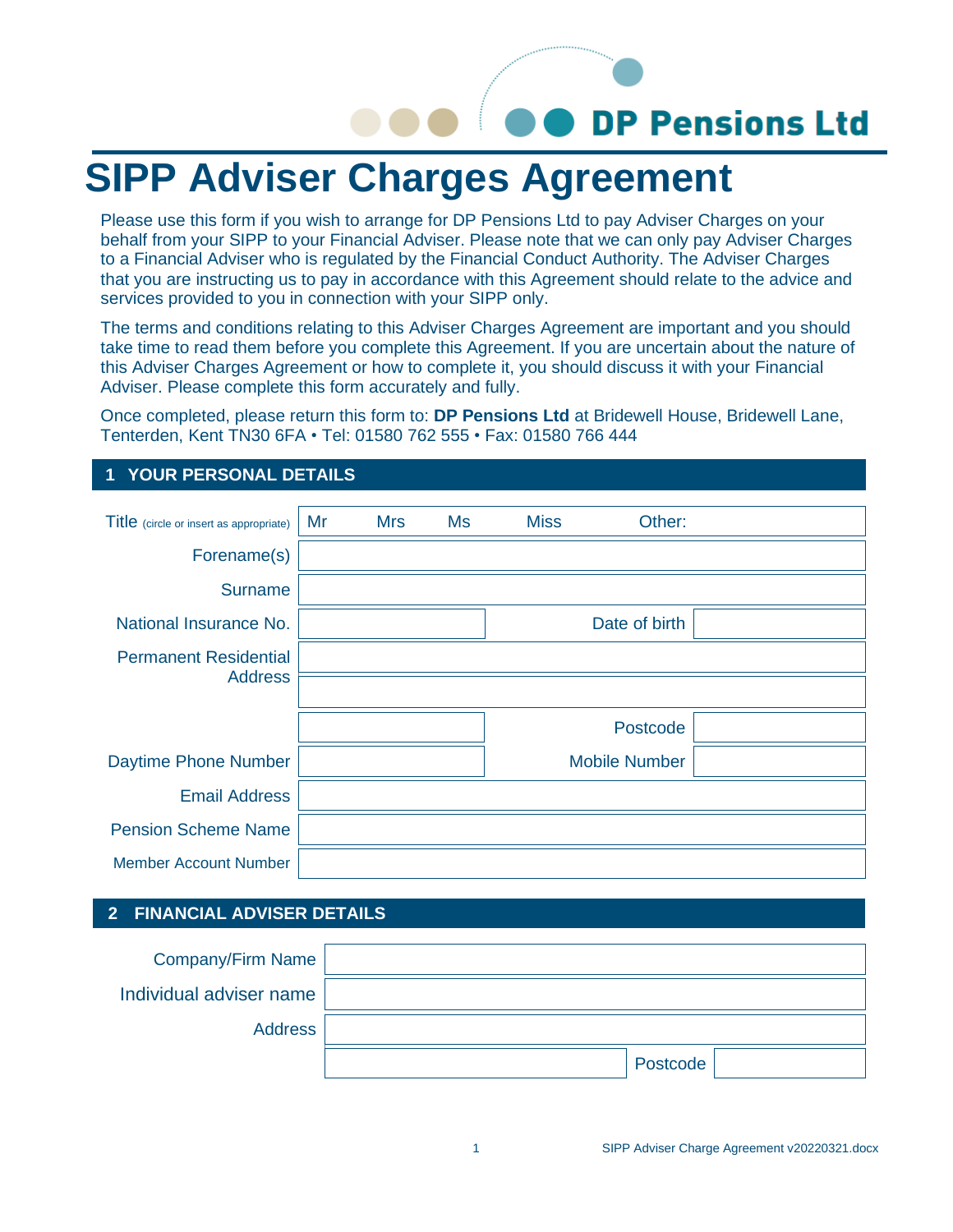#### **INI INI 3 TIAL ADVISER CHARGES TO BE PAID DIRECTLY FROM THE SIPP**

This is the remuneration you have agreed to pay to your Financial Adviser for the initial advice and services that your Financial Adviser has provided to you. We will pay the initial adviser charges from your SIPP bank account once the relevant contributions and/or transfers have been paid into your Plan. Please select one of the following options:

| A percentage of each pension contribution and each transfer payment<br>received as part of the SIPP set up   | $\frac{0}{0}$ |
|--------------------------------------------------------------------------------------------------------------|---------------|
| A Percentage of future contributions, please select                                                          | %             |
| <b>Regular contributions</b><br>Ad hoc contributions                                                         |               |
| A fixed amount of each pension contribution and each transfer payment<br>received as part of the SIPP set up | £             |
| A fixed amount of future contributions, please select                                                        | £             |
| <b>Regular contributions</b><br>Ad hoc contributions                                                         |               |
| Another basis agreed with your Financial Adviser (give details below)                                        |               |
|                                                                                                              |               |
|                                                                                                              |               |

#### **4O ONGOING ADVISER CHARGES TO BE PAID DIRECTLY FROM THE SIPP**

Ongoing Adviser Charges are for the provision of ongoing advice and services provided to you by your financial adviser. Payment of Ongoing Adviser Charges can only be paid to your Financial Adviser if your adviser is going to provide you with ongoing advice and services. Please select one of the following options:

**A percentage** of the value of your SIPP per annum, paid on the anniversary of the date you set up your SIPP



**A fixed amount** per annum, paid on the anniversary of the date you set up your SIPP



**Another basis** agreed with your Financial Adviser (give details below)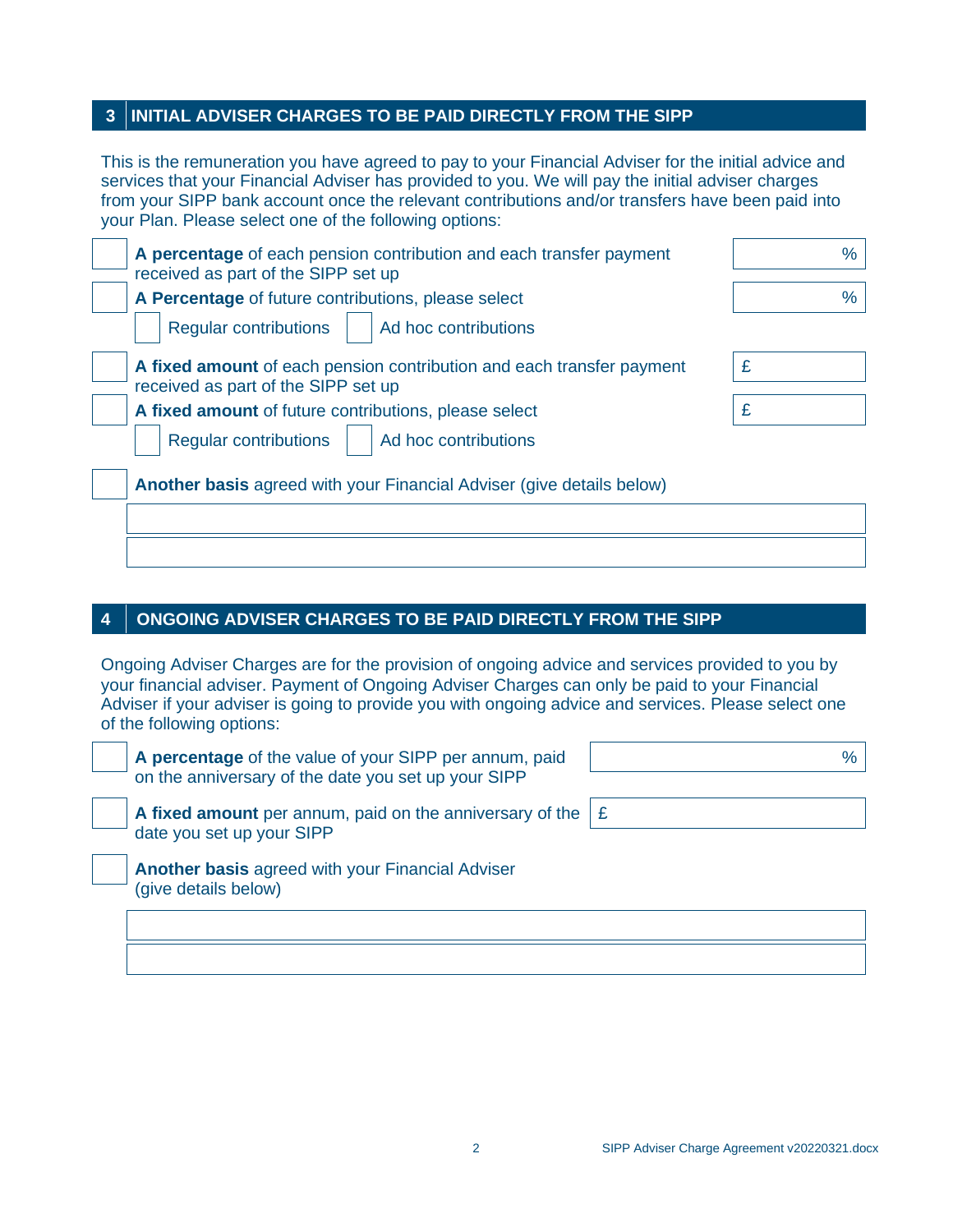#### **5 ADVISER CHARGES TO BE PAID FROM INVESTMENTS**

Please confirm below details of any adviser charges that will be paid directly from the investments held in the SIPP by the investment managers / administrators:

| <b>Name of Investment 1</b>                                                  |                              |  |  |
|------------------------------------------------------------------------------|------------------------------|--|--|
| Initial Adviser Charge                                                       | <b>Annual Adviser Charge</b> |  |  |
| <b>Name of Investment 2</b>                                                  |                              |  |  |
| <b>Initial Adviser Charge</b>                                                | <b>Annual Adviser Charge</b> |  |  |
| <b>Name of Investment 3</b>                                                  |                              |  |  |
| <b>Initial Adviser Charge</b>                                                | <b>Annual Adviser Charge</b> |  |  |
| <b>Another basis</b> agreed with your Financial Adviser (give details below) |                              |  |  |

#### **6M MEMBER DECLARATION**

- 1. I authorise DP Pensions Ltd to pay the Adviser Charges to my Financial Adviser as detailed in Sections 3 and 4 of this form.
- 2. In doing so, DP Pensions Ltd is making a payment at my direction and on my behalf.
- 3. I agree that it is my responsibility to inform DP Pensions Ltd in writing if I wish these payments to stop or if I change or remove my Financial Adviser.
- 4. I have received and understand the information provided by my adviser regarding the effect of the adviser charges detailed in this form.
- 5. If the financial adviser named in Section 2 is not currently appointed as your financial adviser on your SIPP, please tick the box if you wish for us to update our records to show this new financial adviser and for them to have full authority and servicing rights.

| Member's signature |      |  |
|--------------------|------|--|
|                    |      |  |
|                    | Date |  |

#### **7 ADVISER DECLARATION**

- 1. I confirm my agreement to the Adviser Charges set out above.
- 2. I confirm that I have provided the client with sufficient information to enable them to understand the effect of the adviser charges detailed in this form.

| <b>Adviser's Signature</b>    |               |  |
|-------------------------------|---------------|--|
| <b>Adviser Name</b>           |               |  |
| <b>Company/Firm Name</b>      | <b>FCA No</b> |  |
| Network Name (if appropriate) | <b>FCA No</b> |  |
| <b>Date</b>                   |               |  |